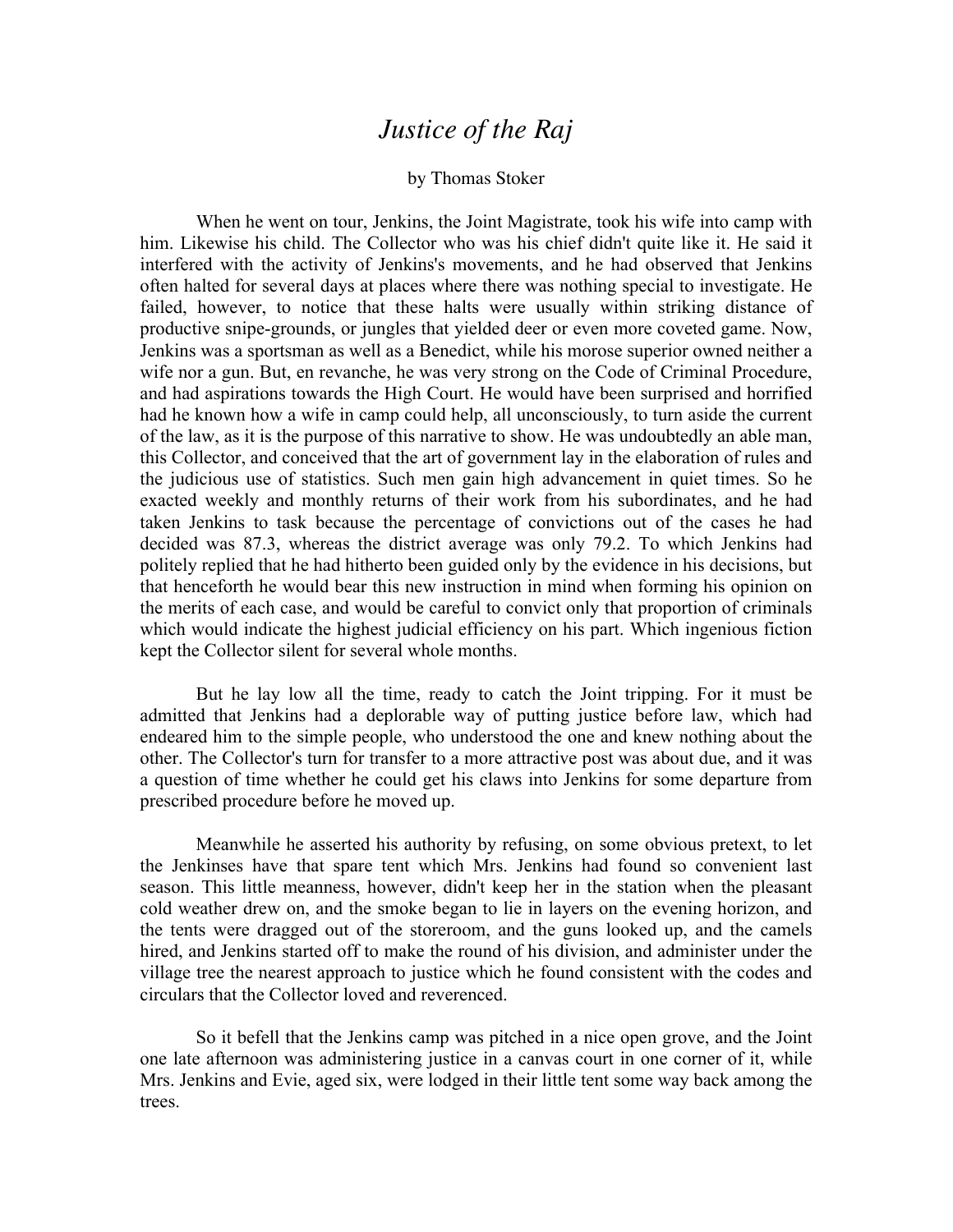"What's the next case?" said The Presence rather crossly, for it was warm. Indeed, The Presence (whisper it not in the High Court) was in its shirt-sleeves, and had been hard at work since breakfast, and been compelled to give up a cherished project of inspecting an adjacent lake whereon wild ducks descended in whizzing flights at sunset. Now it looked doubtful if it would even get time for its afternoon tea. These things make even Presences cross.

"Majesty," said the patient Munshi, " it is a case of kidnapping and personation."

A groan from The Presence. Kidnapping cases are apt to be tedious.

"My lord," suggested the crafty clerk, "it can wait till to-morrow."

"No," said Jenkins decisively. "That would be hard on the witnesses who can get no accommodation here. Besides, it is now too late to get to the ducks. Produce the police papers and let me hear what it is about."

The Munshi fished out a bundle of hieroglyphics on flimsy yellow paper and proceeded to intone the contents—swaying his body with the rhythm as he read.

The report set forth how a gang of ingenious swindlers had for years carried on a thriving business in manufacturing brides for high-caste bridegrooms who could not afford an expensive wedding. It was a trade that would not flourish in any country where people choose their own wives, or are not married till they reach years of discretion. But it did very well among Hindus, who are wedded any time after they are weaned. The firm dealt almost exclusively in brides of under ten years, and the younger the better. Some of the little girls they stole, and some they bought cheap, and some they even recruited from the families of their confederates. All of them were children of low caste or no caste, or child-widows, and therefore of no market value. The gang included some Rajputs and Brahmans of good social standing, and it was their function to keep the children till they had forgotten their past or had been trained to conceal it. Then a bargain was made with some necessitous caste-fellow who wanted a cheap wife, and was content to believe the plausible story under which her true origin was concealed. So the scavenger's daughter would become one of the twice-born castes, and a mother of priests or warriors.

At last a woman's jealousy had given away the whole organization, and the police had swooped on the gang and produced them for trial, with a dozen or so of the faked-up wives and swindled husbands to testify against them. The witnesses were called and the same miserable story was repeated to the weary Joint in half a dozen different aspects. Each, a sordid history of greed and cunning and folly—human beings sold and bought like sheep, and marriages that shamed the story of Eden.

"I think that is enough," said Jenkins at last.

"There is just one case more," said the police inspector, who acted as public prosecutor; "it is a strong one, but the witnesses have not yet been summoned. We are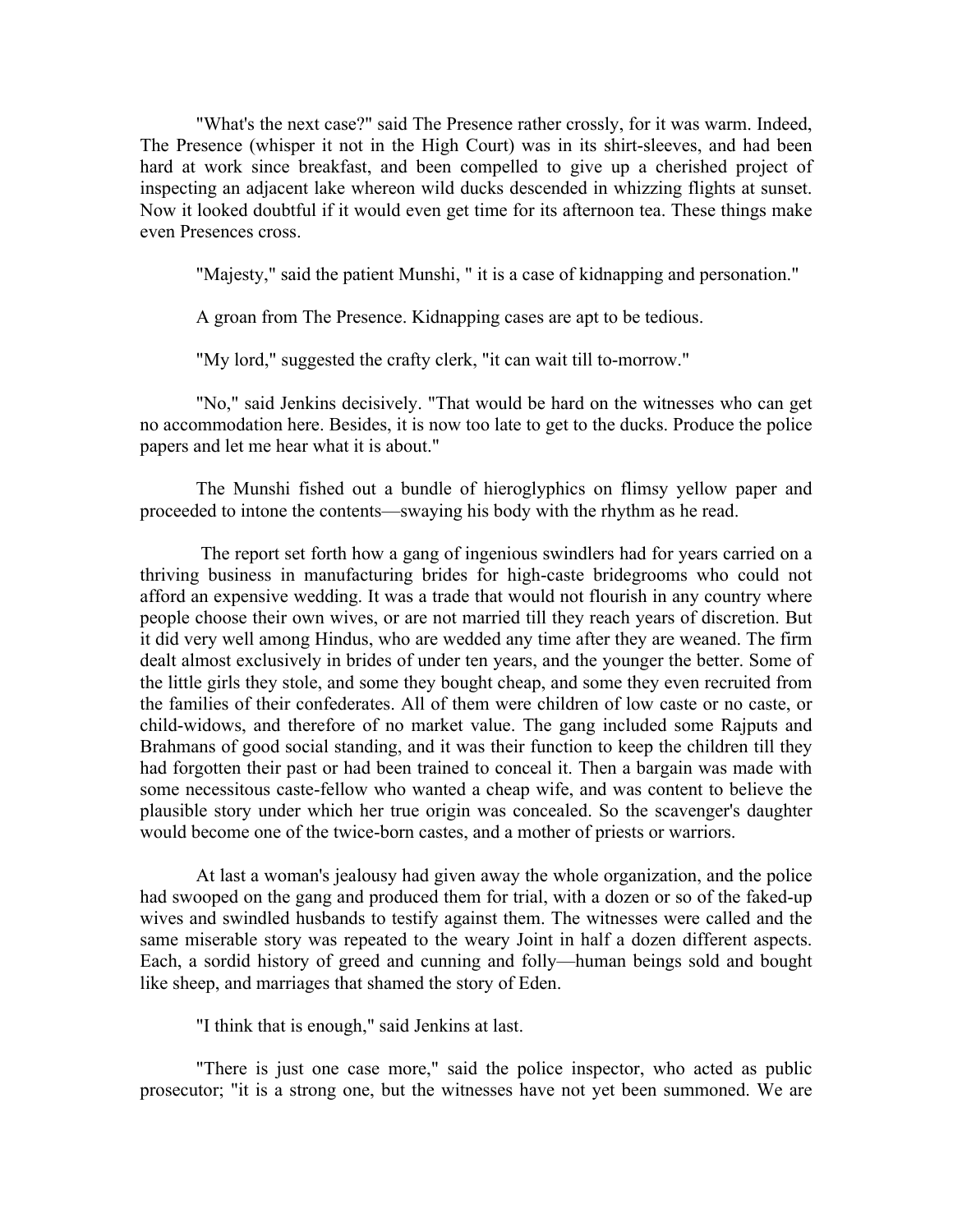prosecuting the girl. She shared in the fraud and has confessed. Her statement and the man's might be taken, if your honor pleases."

"Call Bulwunt Sing."

He came forward with slow step. A Rajput of high caste, with all the marks of breeding in his tall figure and his fine aquiline features, and of poverty in his humble dress, his gaunt frame, and the deep lines in his kind and patient face. There was something pathetic in the air of grief and despondency that sat on the stooping shoulders and the bowed gray head. The story was as sad as the man. He had been left a widower without a child. When he was a younger man his family had urged him to marry another wife—for a sonless Hindu has a black prospect in this world and the next. No son to take over his burden of toil, to light his funeral pyre, or offer the annual sacrifice to his soul and deliver it from the hell called Put, where the sonless must abide. Even his wife had pressed him to bring a rival to the house. But he had refused with loving fidelity while she lived. He was an elderly man when she died, and alone in the world. Times had gone hard with him, and he could not afford the expense that the ruinous practice of his race imposes on a formal marriage. One of the gang, a distant connection of his family, had offered to find him a wife—the daughter, he said, of people of equal caste with his own, but so impoverished that they would accept a very slender dower. Suspecting nothing, he went to the village moneylender and, pledging his few remaining acres, raised the money that was demanded.

The girl was indeed a Rajput of the right caste, but, married in infancy, had been left a widow while her husband was still a little child. The cruel custom of her class condemned her to a life of enforced and despised widowhood—a drudge and a butt for the more fortunate mothers of children. She was tutored in her new part, and cheerfully accepted it, as she would have accepted any alternative—even death in the village well. So Bulwunt Sing took her to his home, a budding girl, and there in the comfort and protection of a kindly heart she forgot the bitter past. A few years later the crown of happiness had come to both, for she bore to Bulwunt Sing the son for whom his heart had yearned many a weary year. The Sirkar, too, made a canal through his village, and with its water his fields yielded so abundantly that he paid off his most pressing debts and hung a slender gold bangle on the arm of his child's mother.

On this poor, happy little home a thunderbolt had fallen. Two days before Bulwunt Sing had been ordered to appear at the nearest police-station with his wife, and there he had learned the whole bitter truth. He had been deceived even by her. Full well he knew the consequences which must follow a public exposure. He would be excluded from his caste—a lingering social death, and the boy, who was his pride and hope, would share his fate. He had begged the police-officer to let the matter drop. He was ready to forgive the wretched girl, whose happiness was now bound up in his own, and to conceal his shame from his brotherhood and neighbors. If the matter came to court, concealment would be impossible—for her a prison, and for him and his son an outcast's miserable life. It was curious that even at that bitter moment it never occurred to him to blame the perverse social laws which wrought such cruel wrong to him and his. He accepted them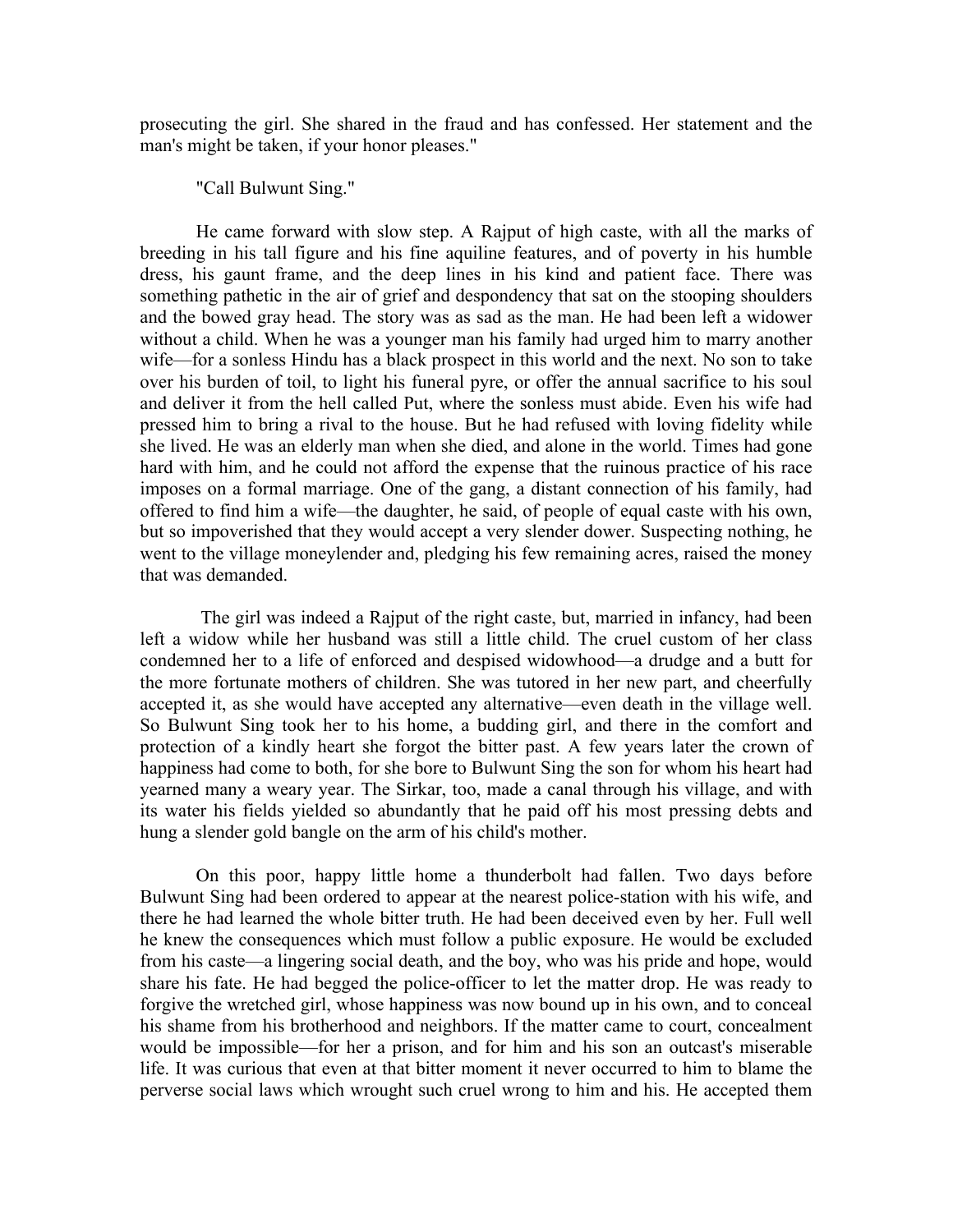as he accepted the pitiless heat of the sun, or the flood that swept away his crops something he might try to evade, but need not dream of altering. Indeed, he would not alter them if he could. Had his case been another's, and had he sat in the caste council with his fellows to judge it, his vote would have gone with theirs to condemn the innocent victims of a misfortune which might have befallen any of them. Much water will flow from the Ganges to the sea before the slow-moving forces, that reach even Orientals, have purified that queer mixture of barbarity and benevolence that makes up the social code of the Hindu.

All this Jenkins slowly and patiently gathered from the unwilling witness.

"Anything more to say, Bulwunt Sing?"

"Only this, sahib)—I am an old man, and to-morrow or to-day, what does it matter? I have done no wrong, but let me suffer. She of the house is young, and the womenfolk know nothing of laws. And there is the child—who will tend him if his mother is taken away? Send us across the black water, but send us altogether. Incarnation of Justice, that is all."

Then came the poor child-mother. The same cloak of clean white cotton cloth that shrouded her covered the small son that cowered in her arms under its thin shelter, in terror of the white man and the crowd round about him. Two fat brown legs hung out and answered with a kick to the convulsive clutch with which the startled mother grasped him when the sahib spoke. In a low voice, broken by tears, she told the story of the wrongs she had suffered and done. No need to repeat it.

The inspector smiled with satisfaction while she admitted her share in the deception—seeking in a blind way to take all the blame on herself, lest any evil might, through her, befall the other two. No box of precious ointment was hers to offer, but a sacrifice of tears that might wash white a blacker sin than her paltry transgression. "The father of Zalim," she said—for no Hindu wife must speak her husband's name while he lives—" is blameless—he knew nothing. They told me what I should say, and they threatened to beat me, and I said it. I deceived him, and he—he—was very good to me."

And here the voice faltered and broke in a flood of tears, and little Zalim, under the cloak, answered with a sympathetic wail.

"It will go to the Sessions Court," said the inspector to himself, "and I shall gain credit, for the judge-sahib will see that the confession is true. These women are fools she had only to deny, and we had no good proof against her."

In all that crowd the pathos of the story appealed to the listening Englishman alone. Unblinded by laws which, to the others, had supplanted natural feeling, he could see with clear vision the balance of right and wrong. What the woman had done seemed so little, and what she had suffered seemed so much, and before her still a life of hopeless misery, with just enough happiness in the past to reveal its wretchedness. Beyond that,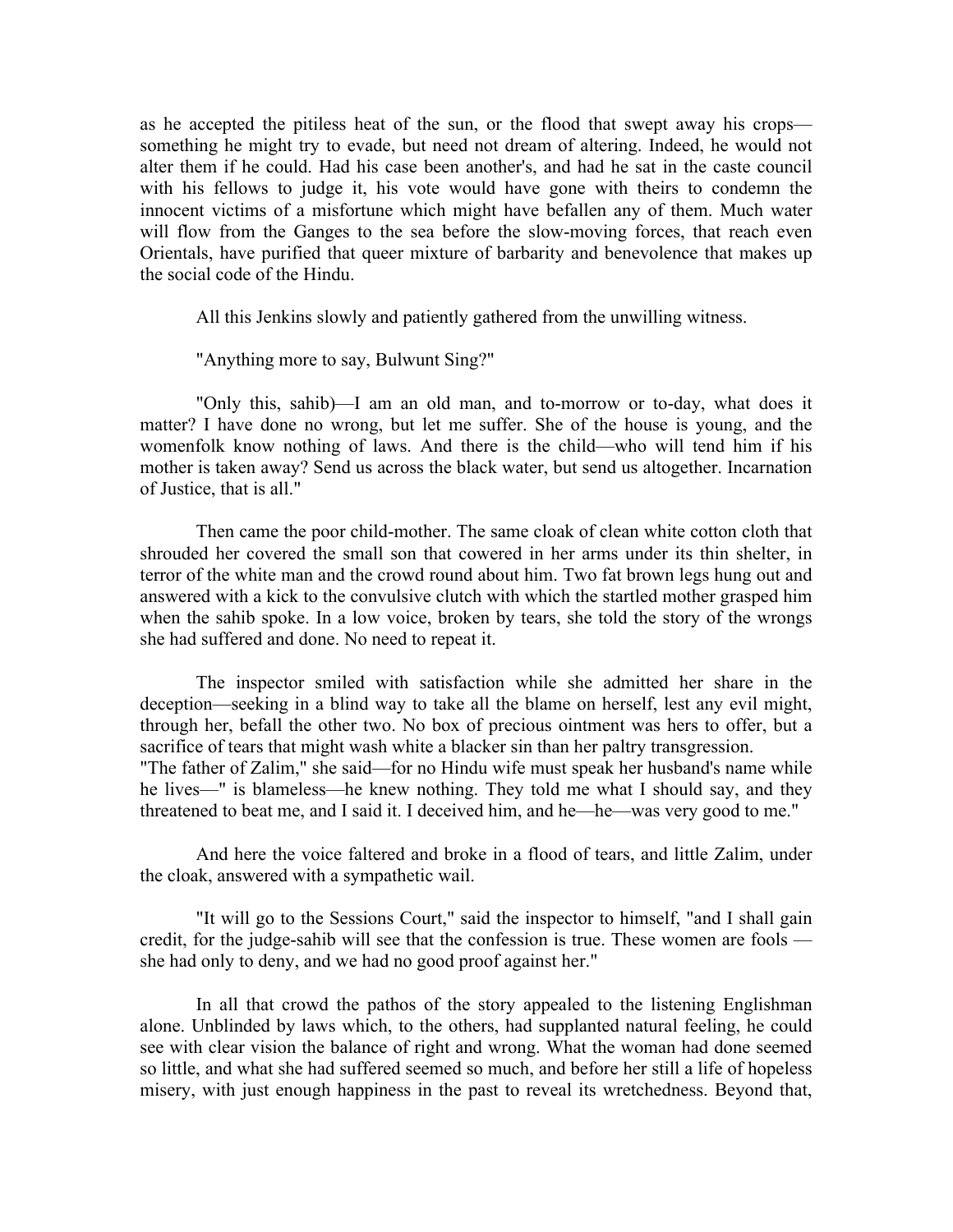two innocent lives wrecked and a home broken up forever. And what was it all for? What sin had these people committed that offended against the moral code? A man had, in ignorance, married a widow and violated a law of caste. A broken, timid girl had allowed him to do it, and lent herself to the deception. A child had committed the offence of being born. So all three must suffer in the interest of the man, who would be ruined by his vindication, and of the community, whose own heartless law was at the bottom of all the trouble.

Still, the law was clear, and Jenkins was there to administer it, A fraud had been committed, and the woman had joined in it. The codes provide that people who join in fraud are to be prosecuted and punished, and magistrates are kept to punish them. "It is not our business," the Collector had more than once laid down with severity, "to make or defy the law. How many of us are wiser than It?"

So to prison the poor little mother must go, and a worse degradation must fall on her child and its father, the innocent victims of Western law and Eastern justice.

"It is a beastly shame," said Jenkins inwardly; "but I don't see how it can be helped. The Collector is after me, and he is sure to hear of it. Some of his toadies will let him know. But it goes against the grain. I wish he had the job himself."

While he pondered, silence lay on the court, and a woman's sobs and a child's wail came from the mango shade where the prisoners sat. Jeevan Sing, the orderly, took advantage of this pause in the proceedings to deliver a message.

"The mem-sahib sends word that tea is ready in the other tent."

"I'll be back in a few minutes," said the harassed Joint. "Let the people go and have a drink at the well." And he went off with his heart rather full; for this young man had his weak points.

As he moved slowly across under the trees from his office-tent, two ruddy little legs rushed to meet him, and two little white arms were extended, and a rosy little mouth said, "Daddy! Daddy! take me up and carry me in to tea on your shoulder." And a smiling face looked out a welcome for him from beneath the uplifted screen that served as a door to the dwelling-tent.

With a sudden resolution he put down the child with a kiss.

"Run in, Evie; tell mother I have something which must be done. I cannot come to you and her till it is done."

As he turned on his heel and strode back he muttered between his teeth, "By Heaven! I'll do such justice as these people understand, if I do it for the last time." He took Bulwunt Sing aside beyond earshot of the others.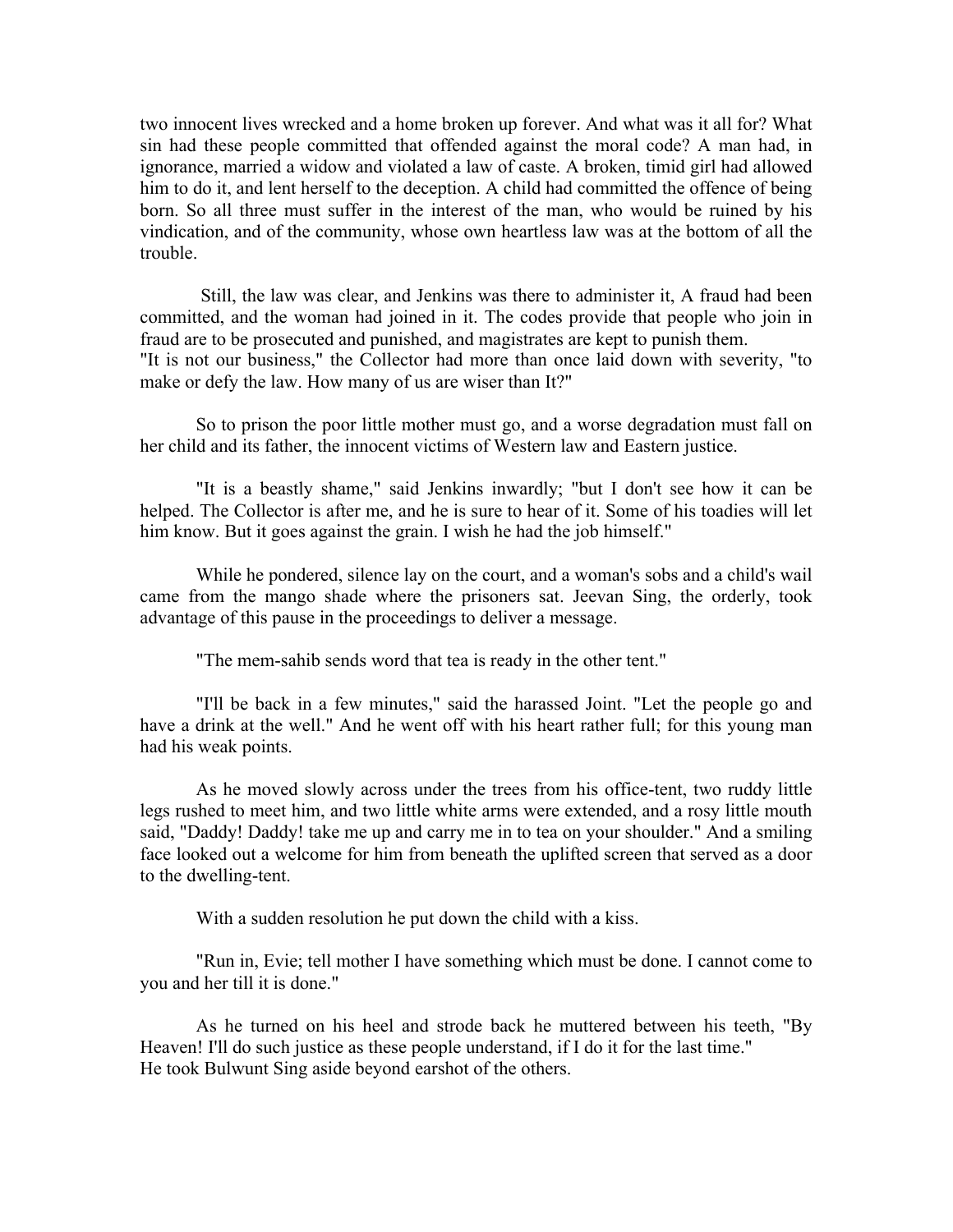"Bulwunt Sing, I, too, am a husband and a father, as you are. Look me in the face and speak as one man to another who wishes him well. Have the people of your village heard this thing?"

"No, sahib; none knows it. The messenger came at dawn and said we were wanted. He was a rustic and knew not wherefore."

"Then take a friend's counsel. See that none ever knows. I will release you and yours, and I will send you back to tell them what story you please to explain your absence. It may be that the Great Sahib may send for you, for our law is a hard one, even as yours is. But I will not cause evil to approach you. You, too, must forgive the one of your house who has done a wrong. So your home shall stand and you shall keep your place in your brotherhood, and your son shall take it when you have gone."

"Incarnation of Justice," said the Rajput, with a low reverence, "it is the word of a wise ruler. I will do as the Protector of the Poor has ordered. May the English Raj endure forever !''

A few tears trickled silently down the furrowed cheeks as he walked quietly away towards the mango tree, and Jenkins, who knew their ways, knew well that the heart was full of gratitude, though no word of it was spoken. He knew, too, that if there again was trouble in the land, there was one man more who would lay down his life for the white rulers.

The inspector accepted it as one of the inexplicable eccentricities of these sahibs when Jenkins took his seat again and said that the case against Bulwunt Sing's wife had failed, and she should be forthwith discharged and made over to her husband. Jenkins forgot all about his tea. He lighted a cheroot and went on with the business of the court till darkness put a stop to work. Before the sun set he saw a man with head erect and firm step striding off in the distance down the white road. He had a child in his arms and a woman walked behind him.

That evening his wife said:

"Why didn't you come over to tea, dear? Evie was so disappointed when you turned back. Then such a queer thing happened. A tall old man and a girl with a baby came and waited outside our tent, and when we came out they asked leave to touch my feet and Evie's, and they made the little baby do the same, and then they all went away and didn't ask for anything."

At that moment the orderly again interposed.

"My lord, the coolie has come with the vegetables from the station, and he has brought this letter also."